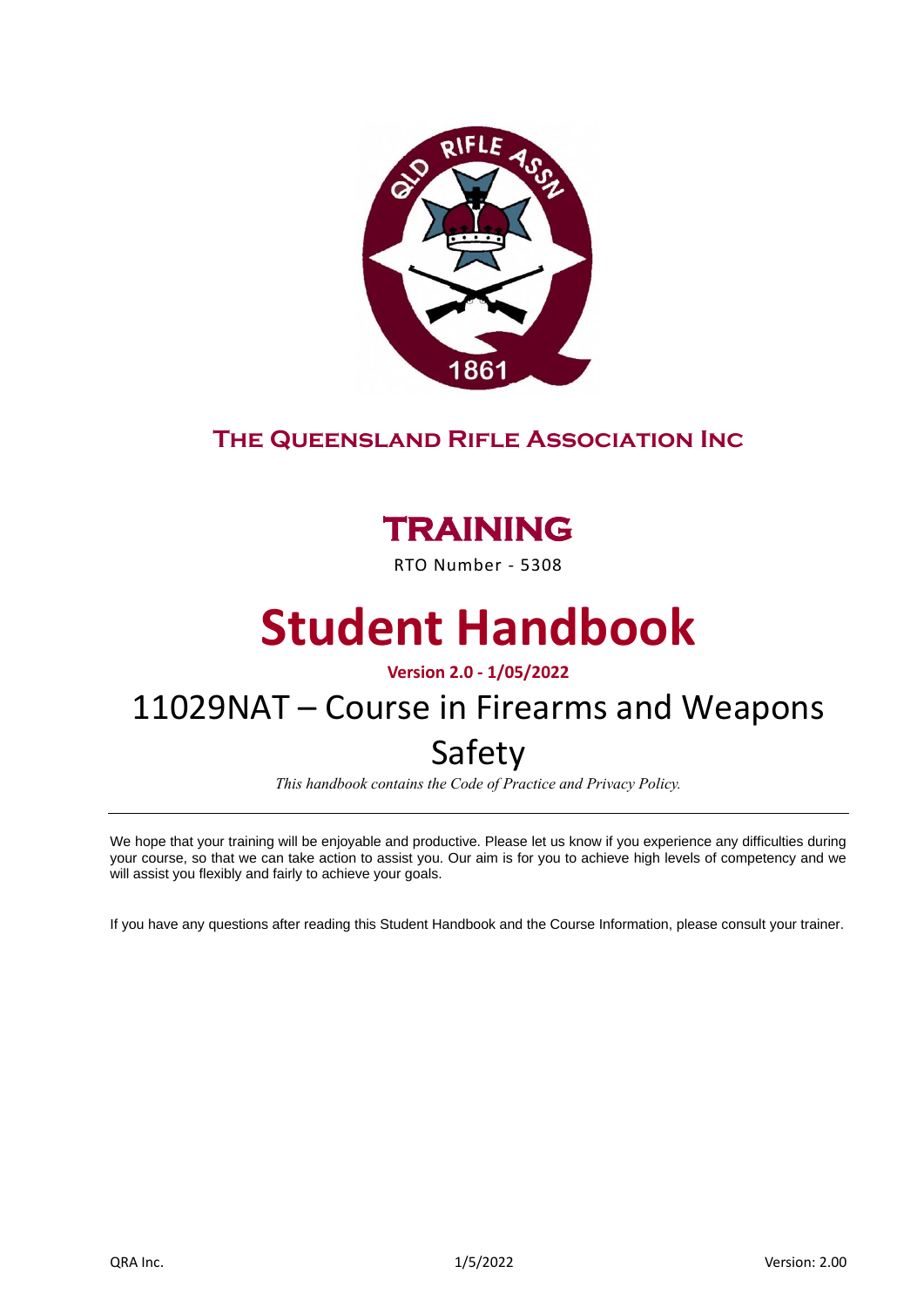### **VERSION HISTORY**

| <b>Author</b>                                | <b>Version</b> | <b>Date</b>    | <b>Changes</b>                                                                                                                              |
|----------------------------------------------|----------------|----------------|---------------------------------------------------------------------------------------------------------------------------------------------|
| <b>Brian Daniells</b>                        | 2.0            | <b>May2022</b> | 10618NAT replaced by 11029NAT New Name Course in Firearm and<br>Weapons Safety course units and competency's updates other minor<br>changes |
| Brian Daniells/Adam<br>Turner/David Gardiner | 1.09           | Feb 2020       | Update 3.1 re Translators: Paid translators are at clients own cost. Update 3.1 re<br>LLN needs:                                            |
| <b>Brian Daniells</b>                        | 1.08           | May 2017       | 30989QLD replaced by 10618NAT Course in Firearms Safety, course Units of<br>Competency updated.                                             |
| Brian Daniells/T Feagan                      | 1.07           | Feb 2017       | Enrolment, Course Info, Fee and Charges 4.1, Complaints and Appeals,<br>Rules and Regulations, and Legislation updated.                     |
| T Feagan/Brian Daniells                      | 1.06           | May 2015       | Update New Standards and Privacy Requirements and USI Requirements                                                                          |
| J Breeze/P Fletcher                          | 1.05           | Oct 2013       | Reissued certificates process and fees described. ASQA noted in Sanction.<br>AVETMISS mentioned in Privacy.                                 |
| <b>B</b> Daniells                            | 1.04           | Aug 2012       | 30655QLD replaced by 30989QLD Course in Firearms Safety. Various changes<br>to update policy names and cosmetic updates                     |
| <b>B</b> Daniells/J Breeze                   | 1.03           | May 2012       | Complain/Appeal [section 8] updated to reflect use of Complaint/Appeal<br>Resolution Form.                                                  |
| J Breeze/B Daniells.                         | 1.02           | Mar 2012       | Sect 4.2 Not Yet Competent process defined and added<br>Sect 14 Replacement certificate process added                                       |
| J Breeze                                     | 1.01           | Dec 2011       | QRA Board, trainers workshop review                                                                                                         |
| J Breeze                                     | 1.0            | Oct 2011       | Handbook - First release                                                                                                                    |
| J Breeze                                     | 0.4            | Jul 2011       | Draft handbook - QRA-specific content added                                                                                                 |
| J Breeze                                     | 0.3            | May 2011       | Generic Handbook adopted to contain all policies                                                                                            |
| G Rush/J Breeze                              | 0.2            | Sept 2010      | "QRA Policy Manual RTO [interim update 2010]" produced                                                                                      |
| J Breeze                                     | 0.1            | Sept 2010      | Draft review all policies.                                                                                                                  |

This handbook replaces the raft of documents formerly in place as

"QRA Policy Manual RTO [interim update 2010]"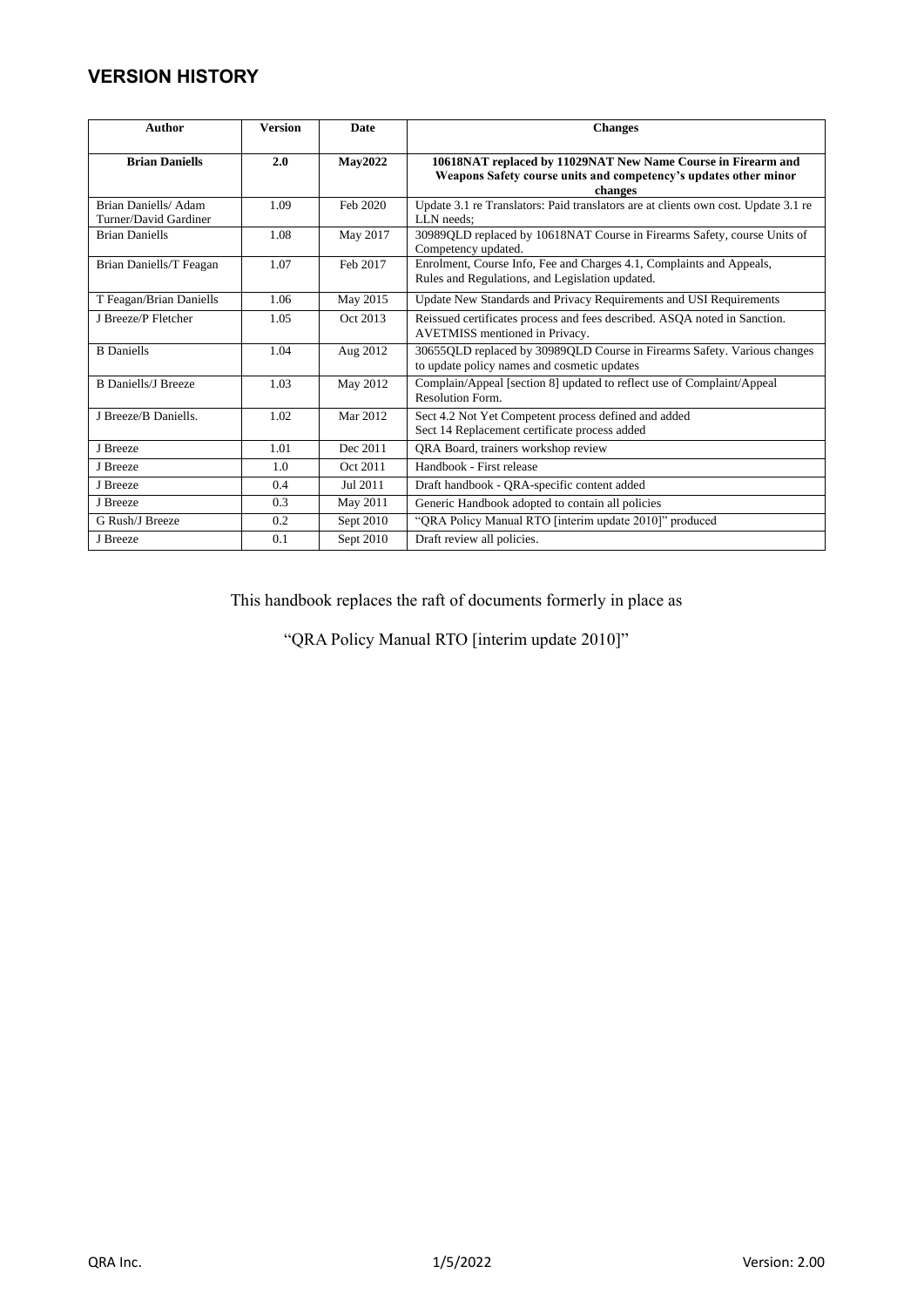### **CONTENTS**

| $\mathbf{1}$ |            |  |
|--------------|------------|--|
|              | 1.2        |  |
|              | 1.3        |  |
|              | 1.4<br>1.5 |  |
|              |            |  |
| $\mathbf{2}$ |            |  |
|              | 2.1<br>2.2 |  |
|              | 2.3        |  |
|              |            |  |
| 3            | 3.1        |  |
|              | 3.2        |  |
|              | 3.3        |  |
| 4            |            |  |
|              | 4.1        |  |
|              | 4.2        |  |
| 5            |            |  |
|              |            |  |
| 6            | 6.1        |  |
|              | 6.2        |  |
|              |            |  |
| 7            | 7.1        |  |
|              | 7.2        |  |
|              | 7.3        |  |
| 8            |            |  |
|              | 8.1        |  |
|              | 8.2        |  |
| 9            |            |  |
|              | 9.1        |  |
|              | 9.2        |  |
| 10           |            |  |
|              |            |  |
|              |            |  |
| 11           |            |  |
|              |            |  |
| 12           |            |  |
|              |            |  |
|              |            |  |
| 13           |            |  |
|              |            |  |
| 14           |            |  |
|              |            |  |
|              |            |  |
| 15           |            |  |
|              |            |  |
| 16           |            |  |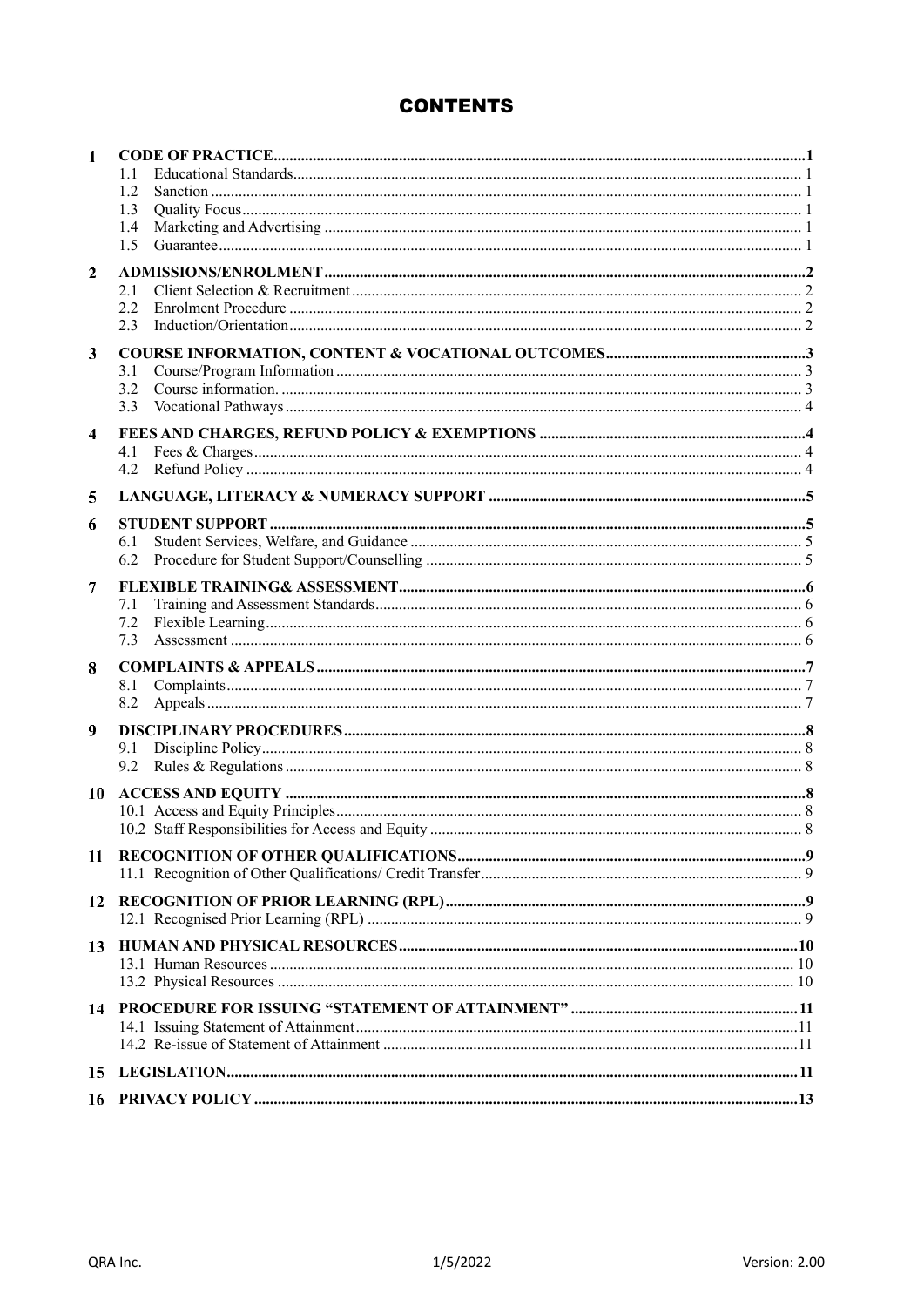#### <span id="page-3-0"></span> $\overline{1}$ **Code of Practice**

### <span id="page-3-1"></span>*1.1 Educational Standards*

QRA Inc. (Training) [Queensland Rifle Association Inc. (Training)] will maintain high standards in the provision of vocational education and training and other client services. QRA Inc. (Training) has policies and management practices to maintain high professional standards in the marketing and delivery of our services and which safeguard the interests and welfare of clients.

QRA Inc. (Training) maintains a learning environment that supports the success of students. The QRA has the capacity to deliver the nominated course(s), provide adequate facilities and use appropriate methods and materials. QRA Inc. (Training) ensures that the following are the minimum elements of our Code of Practice*.*

### <span id="page-3-2"></span>*1.2 Sanction*

QRA Inc. (Training) recognises that registration as a Registered Training Organisation, under the VET Quality Framework, may be withdrawn if it does not honour the obligations outlined in this handbook including the Code of Practice.

### <span id="page-3-3"></span>*1.3 Quality Focus*

QRA Inc. (Training) is committed to providing a quality service with a focus on continuous improvement. QRA Inc. (Training) values feedback from students, tutors, and industry representatives. Where possible, QRA Inc. (Training) designs diagnostic assessment instruments specific to student needs.

### <span id="page-3-4"></span>*1.4 Marketing and Advertising*

QRA Inc. (Training) will market our training products with integrity, accuracy and professionalism, avoiding vague and ambiguous statements. The information provided to clients will have no false or misleading comparisons with other providers or courses. QRA Inc. (Training)'s marketing strategies will not contravene legislation.

### <span id="page-3-5"></span>*1.5 Guarantee*

QRA Inc. (Training) will honour all guarantees outlined in our Code of Practice.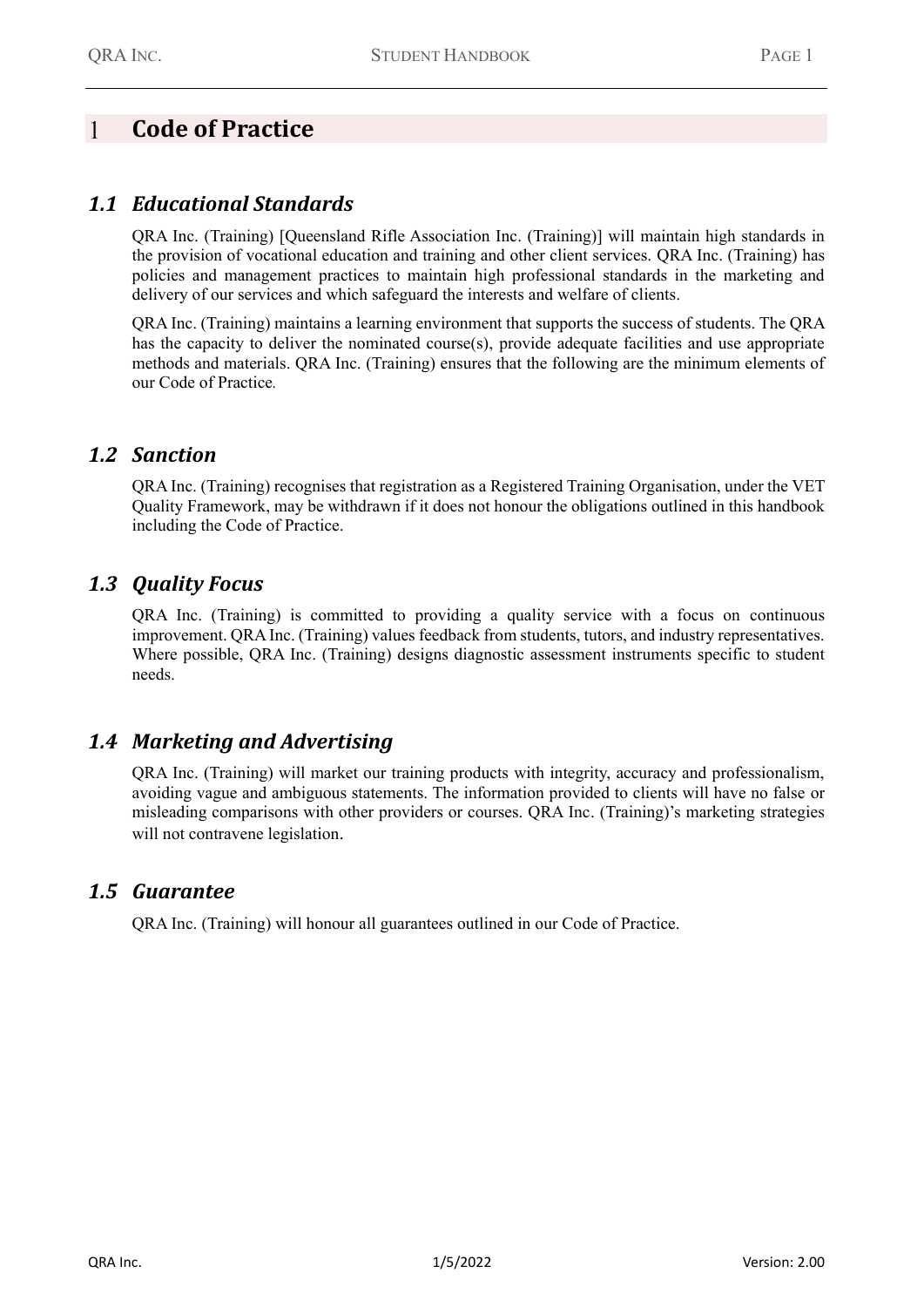#### <span id="page-4-0"></span> $\mathcal{L}$ **Admissions/Enrolment**

#### <span id="page-4-1"></span>*2.1 Client Selection & Recruitment*

Recruitment will be responsible, ethical, and consistent with any training package requirements always. QRA Inc. (Training) is committed to non-discrimination in any form and at all times complies with equal opportunity and anti-discrimination legislation.

There may be prerequisites before commencing a program due to health and safety or language requirements or the nature of the program. Appropriately qualified persons will assess the extent to which the applicant is likely to achieve the stated competency standards and outcomes of the course, based on the applicant's qualifications and proficiencies. Participation in training is subject to payment of all fees and charges.

#### <span id="page-4-2"></span>*2.2 Enrolment Procedure*

An enrolment form may be posted, emailed, or completed on the premises. A completed enrolment form is to advise all details necessary to register a student. All questions should be answered, and the student's signature should appear under the certification section.

The enrolment form is signed and dated by the enrolling officer to confirm availability of the course subjects. It also confirms that all required information has been obtained from the student.

The QRA Inc. (Training) require all students to complete a USI information form and sign a "Form A" permission form to allow the QRA Inc. (Training) to create or verify the students USI number.

The QRA Inc. (Training) will keep a confidential student record file. The student is advised that this is a confidential file and will only be accessed by the student personally or the trainers connected with their course.

When the fees are received in full prior to course date, then the enrolment and the funds are processed and receipted. The receipt for fees paid on day of course, is usually given to the student on the day of training. Receipts can be sent electronically if requested.

Access to a copy of the Student Handbook and Pre-Course information are provided prior to attending course, and the student is advised to read the Policies prior to commencement. The student is also advised about graduate certification procedures, assessment procedures, complaint and appeal procedures, facilities and equipment and trainee support services.

#### <span id="page-4-3"></span>*2.3 Induction/Orientation*

By the first day of the course at the latest, students are to receive induction and/or orientation appropriate to their course, and which ensures they:

- understand the information contained in the Student Handbook and Course Material.
- understand the Rules and Regulations.
- are familiar with facilities and resources.
- have identified the key training, administration, and support people.
- have necessary course materials; and know their timetables.
- know where to access more information.
- know location of toilets and amenities.
- know emergency and evacuation procedures.,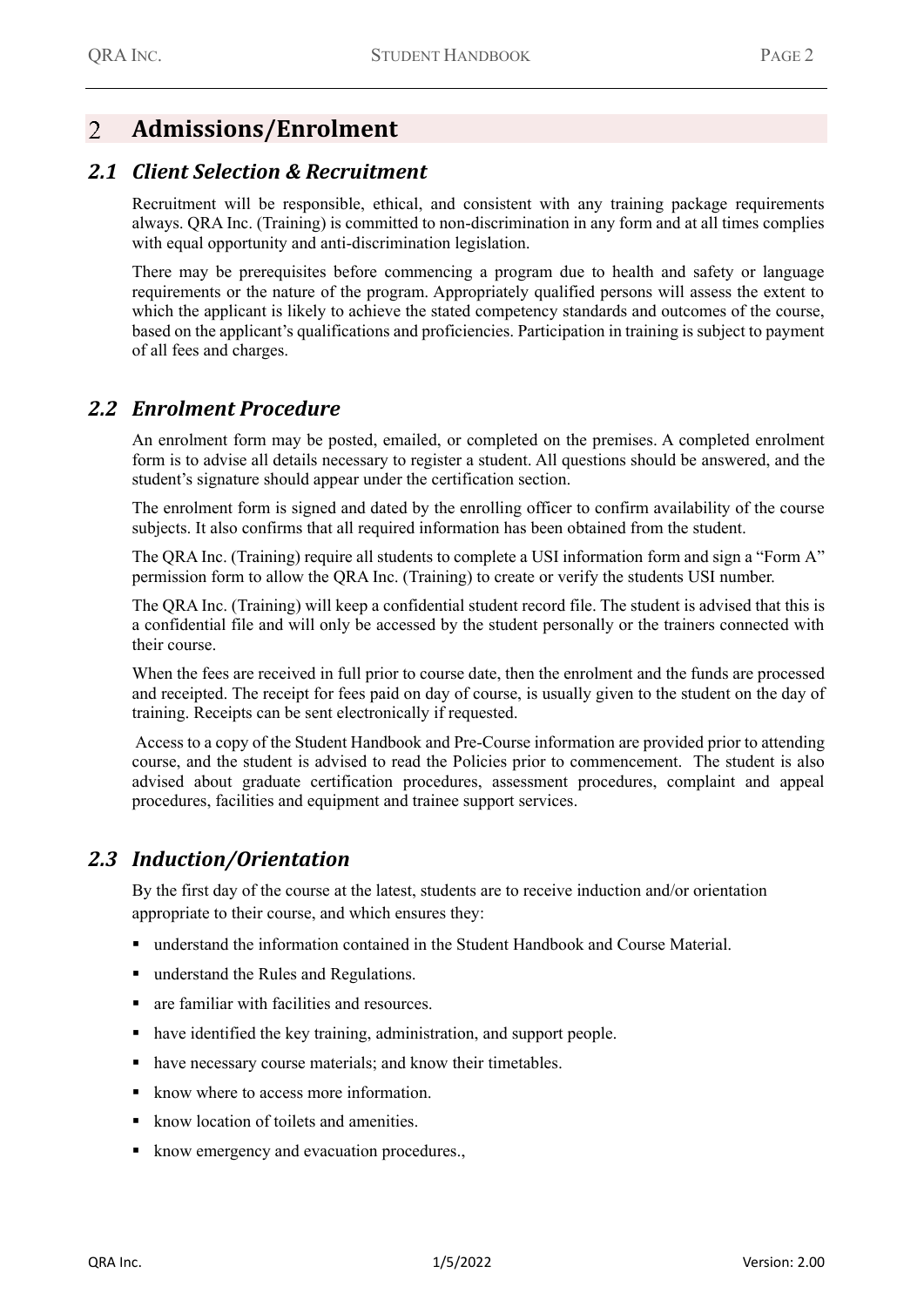#### <span id="page-5-0"></span>**Course Information, Content & Vocational Outcomes**  $\mathcal{R}$

### <span id="page-5-1"></span>*3.1 Course/Program Information*

Students will receive access to the following information prior to course:

- client selection criteria, enrolment procedures.
- pre-course information, including content and vocational outcomes.
- competencies to be achieved by trainees.
- assessment procedures.
- arrangements for the recognition of prior learning.
- facilities and equipment.
- fees and charges, including refund policy and exemptions (where applicable);
- provision for language, literacy, and numeracy assessment;( Every effort to meet LLN needs by clients are implemented)
- client support, including any external support for clients; (Translators will be at Clients own cost if required)
- **•** flexible training and assessment procedures.
- welfare and guidance services.
- complaints and appeals procedures.
- disciplinary procedures.
- any other information specific to their course.

Course/program information, content, assessment requirements, and vocational outcomes are supplied in the pre-course information and Student Handbook for each course. Consult the pre-course information or the Student Handbook or the course adviser for more information.

#### <span id="page-5-2"></span>*3.2 Course information.*

#### **3.2.1 Course Duration**

The Course duration will depend on the number of Units of Competency being assessed.

For example, the course duration is 7 hours. For the Category AB Licence where students must complete the Common Test and the Specific Test AB. Each student must have completed the Common Test before further assessment of any additional units of competency; the course duration is 3 hours for each additional unit of competency.

#### **3.2.2 Course Outline Summary**

- Queensland Weapons Act Legislation, Weapons Regulations, and Amendments.
- Firearms safety including, firearms in the community, licensing requirements, safe storage and transport, and basic principles of safe handling of the category of firearm being assessed.
- A practical assessment on the approved rifle range, with a live fire component.
- Two multiple-choice exams.
- A 100% pass is required to be assessed as competent in each unit.

#### **3.2.3 Course Outcome**

- On successful completion of the course, a "Statement of Attainment" is issued with the units of competency attained, provided all requirements are met. (See 14.1)
- The "Statement of Attainment" is valid for the appropriate Weapons Licence application for a period of 12 months from date of issue, for the purpose of obtaining the relevant licence. Weapons Act 1990 (Qld) s 10A (2) *(Refer to Qld Police Service - [Weapons Licencing Qld.\)](https://www.police.qld.gov.au/programs/weaponsLicensing/licenceApplication/applicant/training/)*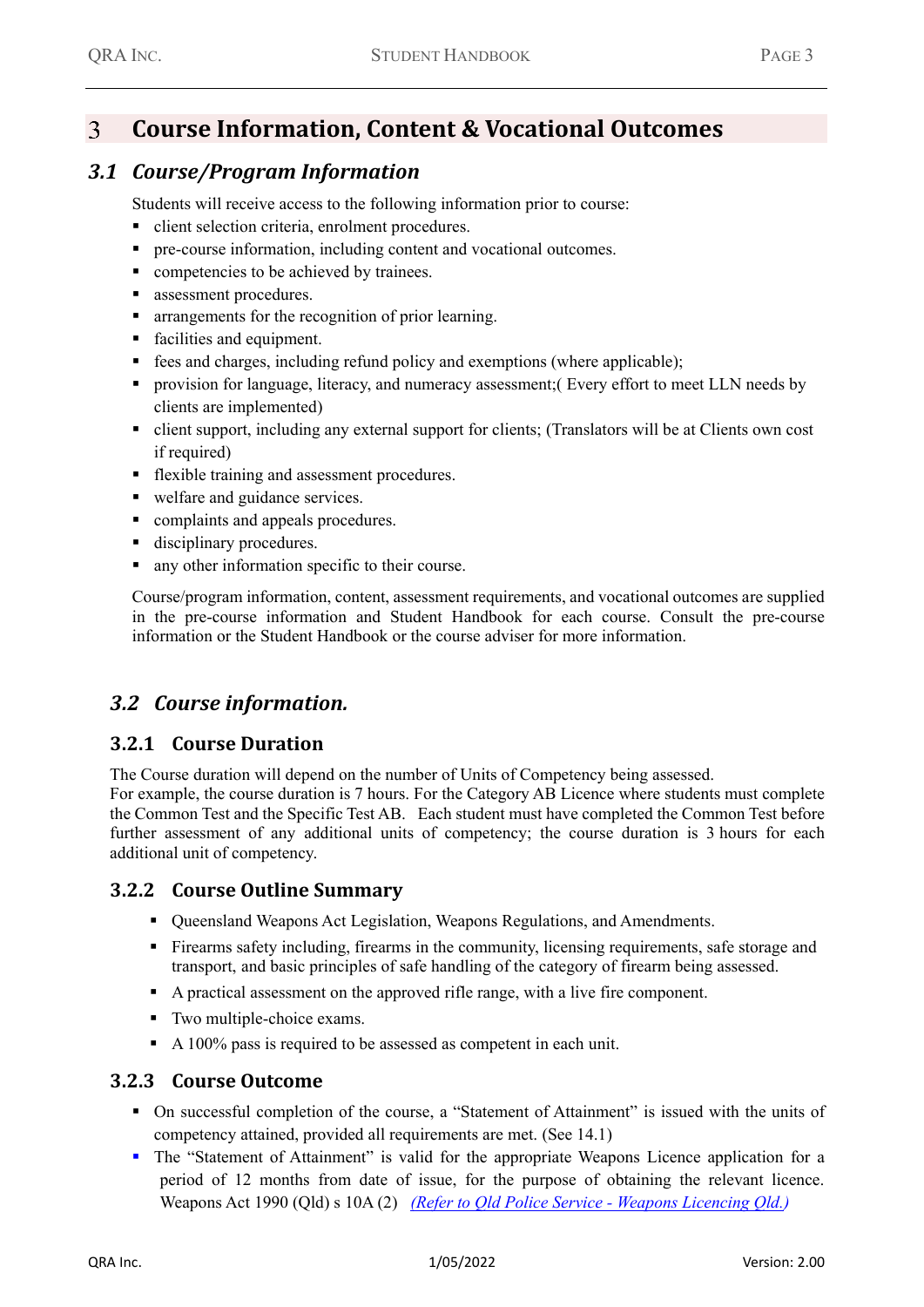#### **3.2.4 Course Presentation Methods**

- The Course is presented only by face to face classroom delivery and the practical handling and live fire components are delivered on an approved range.
- Where students require assistance for Language, Literacy and Numeracy (LLN) or any other special learning needs, one on one training is available to achieve a competent outcome for the student.

#### **3.2.5 Training Locations**

QRA Inc. (Training) has qualified Instructors in Brisbane at the Belmont Shooting Complex and at no fixed locations in regional centres to deliver the 11029NAT Course in Firearms Safety. (e.g., Toowoomba, Rockhampton, Beaudesert etc. and usually delivered at the local firing Range by appointment).

#### <span id="page-6-0"></span>*3.3 Vocational Pathways*

- There is no vocational outcome from completing this course.
- It is however a legislated requirement that anyone wishing to obtain a shooters licence complete a recognised safety program such as that offered by QRA Inc. (Training). The course(s) offered cover this requirement. The "Statement of Attainment" indicates units of competency assessed within 10618NAT Course in Firearms Safety.

#### <span id="page-6-1"></span>**Fees and Charges, Refund Policy, & Exemptions**  $\overline{4}$

#### <span id="page-6-2"></span>*4.1 Fees & Charges*

- a. Details of fees are supplied in the course information. Please consult the QRA website, Course Information, or the course adviser.
- b. A "Statement of Attainment" can be replaced for a fee of \$30.00. (Special consideration may be given in certain circumstances.)

### <span id="page-6-3"></span>*4.2 Refund Policy*

The policy of QRA Inc. (Training) is always to be fair and equitable to students. Applications for refunds can be made to the Executive Officer QRA, or a representative of EO QRA.

If, after the assessment process, a student is considered not competent in all, or part, of the assessment, an offer will be made to return and repeat the relevant section or sections at a future course at no cost. A maximum of three [3] attempts in total are allowed. If the student is still assessed as not yet competent after this process, the assessment will stand, and a certificate will not be provided. No refund will be provided. Special arrangements may be made for further training if jointly agreed by the trainer and the student. If no resolution can be negotiated, reference can be made to the Complaint and Appeals section, later in this handbook.

If, for a good reason, a commenced course is cancelled or discontinued or a student withdraws, a refund proportionate to the period of time not completed on that course will be refunded.

If the course has not commenced and the student is unable to commence, a refund of 90% of the full fees will be forwarded to the student. 10% will be retained as administration charges. The Executive Officer QRA, or a representative of EO QRA, has discretion to adjust this up or down without notice.

At QRA Inc. (Training), subject fees will be:

- kept in an account with a recognised banking institution.
- accessed only when the service is rendered.
- not used for any other purpose until the student has completed the training related to the balance of the fees.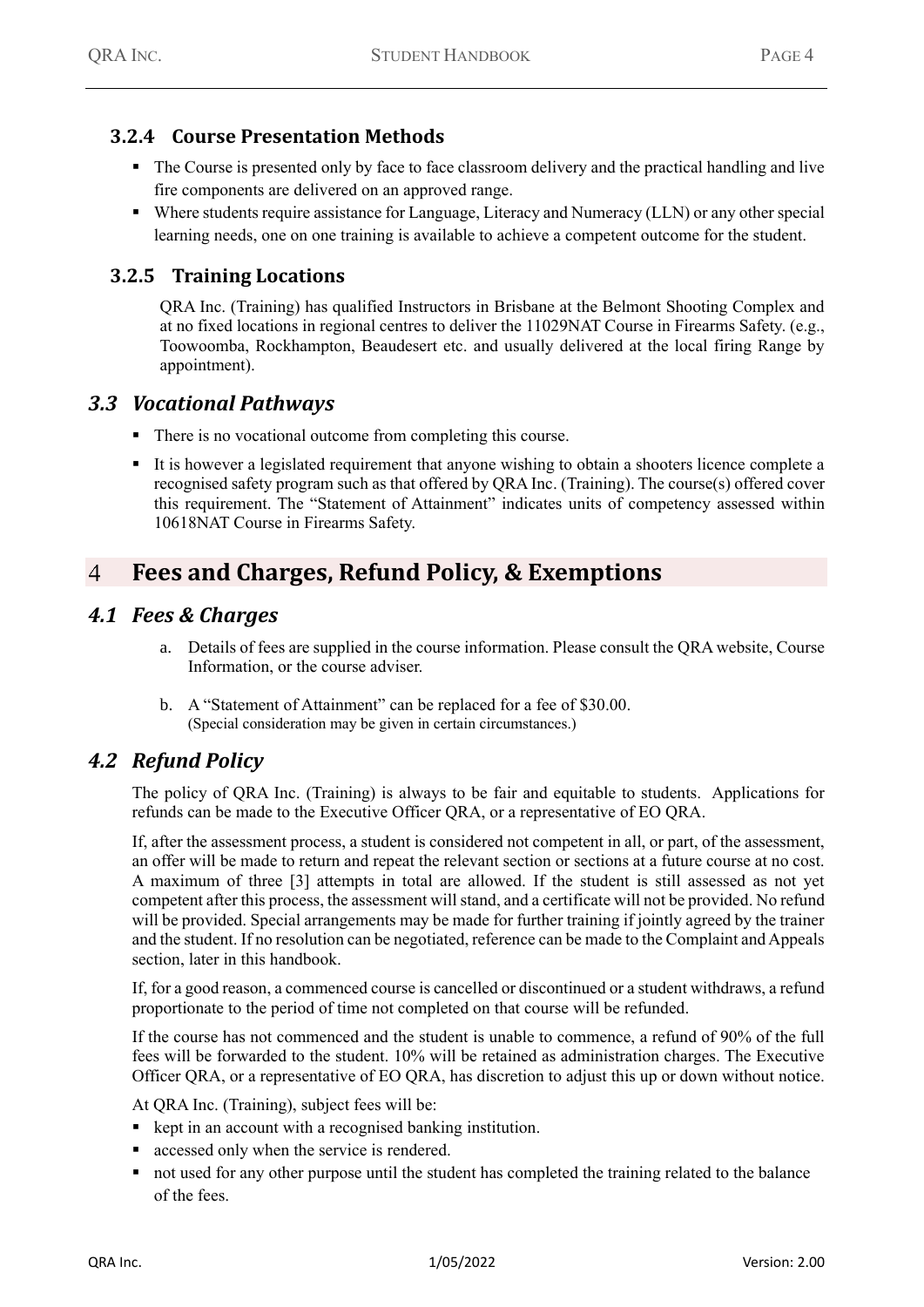#### <span id="page-7-0"></span> $\overline{\mathsf{S}}$ **Language, Literacy & Numeracy Support**

Students may be assessed in order to ascertain if their Literacy and Numeracy skills are sufficient to successfully undertake the training program. This is usually via interview or completion of an exercise contained in the proposed training program. Those who require further assessment or remedial support will be referred to a qualified expert. Any costs incurred will be the responsibility of the student.

#### <span id="page-7-1"></span>6 **Student Support**

### <span id="page-7-2"></span>*6.1 Student Services, Welfare, and Guidance*

QRA Inc. (Training) uses quality management practices to ensure effective student services. Operational standards ensure timely issuance of training assessments, results and qualifications, appropriate to competence achieved and issued in accordance with National guidelines. All student results and documentation is recorded, kept confidential and securely archived. Records are kept in safe custody, with access restricted to authorised staff. Students can access their files by request, with 14 days' notice in writing. All relevant organisational documents carry a version number and date. Records of updated version numbers are kept on file.

QRA Inc. (Training) has student welfare and guidance services relevant to its training products. Where necessary, students requiring literacy and/or numeracy support are referred to relevant qualified experts. Any fees incurred are the responsibility of the student.

QRA Inc. (Training) has access to personnel with experience in developing diagnostic assessment services for diverse client needs.

QRA Inc. (Training) informs students of all fees and charges prior to enrolment. Students are advised of course content, duration, outcomes, and assessment procedures before training commences.

QRA Inc. (Training)'s quality focus includes access and equity, recognition of prior learning, fair and equitable refund policy, complaint and appeal policy and procedure. For any matter, outside of QRA Inc. (Training)'s expertise or control, QRA Inc (Training) will make every attempt to refer the student to the relevant agency or expert.

### <span id="page-7-3"></span>*6.2 Procedure for Student Support/Counselling*

QRA Inc. (Training) is at all times concerned with the welfare of our students. Staff will counsel students as appropriate and/or refer them to qualified counsellors. The staff are required to respond to and attempt to alleviate any signs of distress or discomfort by students, and to actively render appropriate assistance.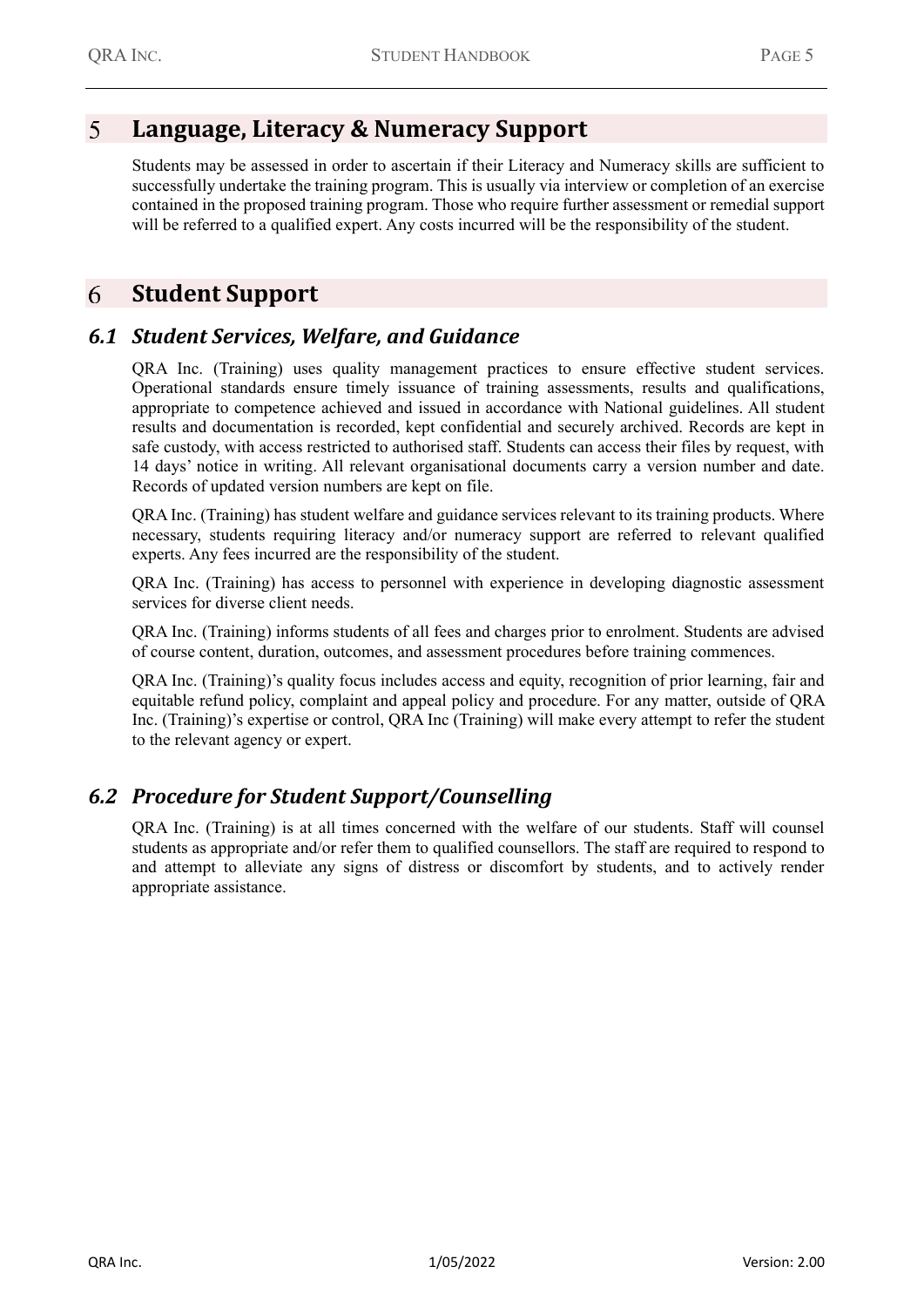#### <span id="page-8-0"></span> $\overline{\tau}$ **Flexible Training & Assessment**

### <span id="page-8-1"></span>*7.1 Training and Assessment Standards*

QRA Inc. (Training)'s staff have appropriate qualifications and experience to deliver the training and assessment offered. Assessment will meet the requirements of the RTO standards particularly the rules of evidence and the principles of assessment. Assessment via recognition of prior learning is also offered.

Sufficient training materials and physical resources are utilised to achieve the learning outcomes of the training product. Appeals procedures are in place for students who are not satisfied with assessment or training. All assessment processes are valid, reliable, flexible, and fair.

Students are advised of assessment requirements before training commences.

### <span id="page-8-2"></span>*7.2 Flexible Learning*

QRA Inc. (Training) provides students with training flexibility by taking their personal situations into consideration so as (a) to maximise training outcomes, and (b) to optimise access to training activities. Any flexible arrangements must at all times adhere to the course assessment standards and requirements.

Students should initially discuss possible flexible arrangements with their trainer. If the desired change is feasible, authorisation should then be obtained from the Executive Officer QRA or a representative of EO, QRA.

#### <span id="page-8-3"></span>*7.3 Assessment*

The assessment policy and procedures for each course are detailed in its Course Booklet. QRA Inc. (Training) applies the principles of validity, reliability, fairness and flexibility in all assessments.

The objective of assessment is for the student to show that they have achieved the unit's competencies. Students may be assessed by one or more of the following methods:

- **Observation** the completion of a specified task or set of procedures, normally performed under close supervision, using a detailed checklist.
- **Oral questioning** a response is provided to a series of questions presented in order to demonstrate understanding of principles or reasoning behind the action taken.
- **Multiple choice** a question or incomplete statement followed by several options [usually 4 5] from which the trainee selects the appropriate answer/s.
- **Written short answer** a written response item consisting of a question/s with answers of a single word, a few words, a sentence, or a paragraph.
- **Or any other method outlined in the course information.**

Students will be advised of the assessment methodology before training commences.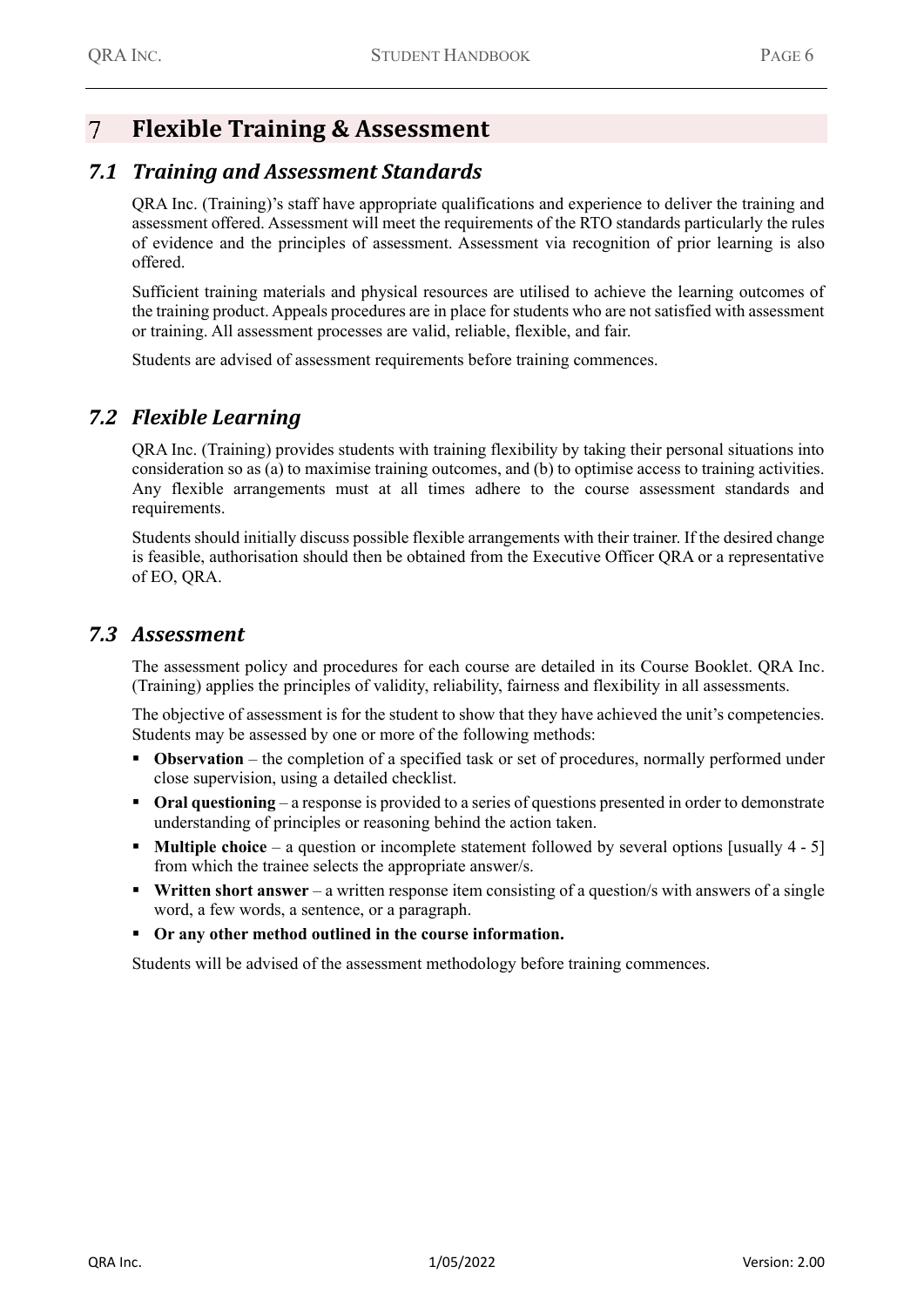#### <span id="page-9-0"></span> $\mathsf{R}$ **Complaints & Appeals**

**IMPORTANT NOTE: A form associated with the Complaints and Appeal Policy is available from your Course Instructor, the QRA office, or on the QRA web-site under the "Forms" section.**

**The form is titled "Complaint/Appeal Resolution Form, 10618NAT Course in Firearms Safety".**

#### <span id="page-9-1"></span>*8.1 Complaints*

In the event of a complaint students should:

- try to resolve the problem with the person concerned.
- seek the assistance of their trainer.
- consult the Executive Officer QRA or a representative of EO, QRA.
- file a "Complaint/Appeal Resolution Form, 10618NAT Course in Firearms Safety" form.
- all complaints and appeals requests are acknowledged in writing.
- the student will be kept informed in writing of reason for any delay in the decision, and regular update as to the progress of their matter.
- if the complaint involves unlawful activity, it may to be reported to appropriate authorities.

If the complaint is still unresolved, QRA Inc. (Training) will inform students in writing of the outcome within 14 days, and they will be advised of external organisations to which they can appeal.

### <span id="page-9-2"></span>*8.2 Appeals*

QRA Inc. (Training) seeks to prevent appeals by ensuring students are satisfied with their training. Personnel are expected to be fair, courteous, and helpful in all dealings with students.

Any appeal about any assessment, or will be treated seriously, investigated thoroughly, and dealt with according to the merit of the complaint. The circumstances and results of any appeal are analysed by the Executive Officer QRA or a representative of EO QRA, and appropriate improvements made to prevent recurrence of the problem. Appeals must be made within 21 days of receipt of assessment. All records of any appeals are kept on file.

#### **Appeal Procedure:**

- Notify trainer within 21 days via "Complaint/Appeal Resolution Form, 10618NAT Course in Firearms Safety".
- Trainer and/or Executive Officer QRA, or a representative of the EO QRA, provides a written statement of outcome within a further 21 days.
- Seek reassessment or arbitration by a 3rd party/panel acceptable to all parties to the appeal.
- If the appeal is still unresolved, the student will be notified in writing within 14 days and advised of external organisations, e.g. The Disputes Resolution Branch of the Department of Justice and Attorney General, Consumer Affairs or relevant Government Departments that may be able to assist.
- Students may also seek legal redress through the usual court processes if they feel unsatisfied.
- Any costs associated with resolution services, external to QRA Inc. (Training) will be covered by the student.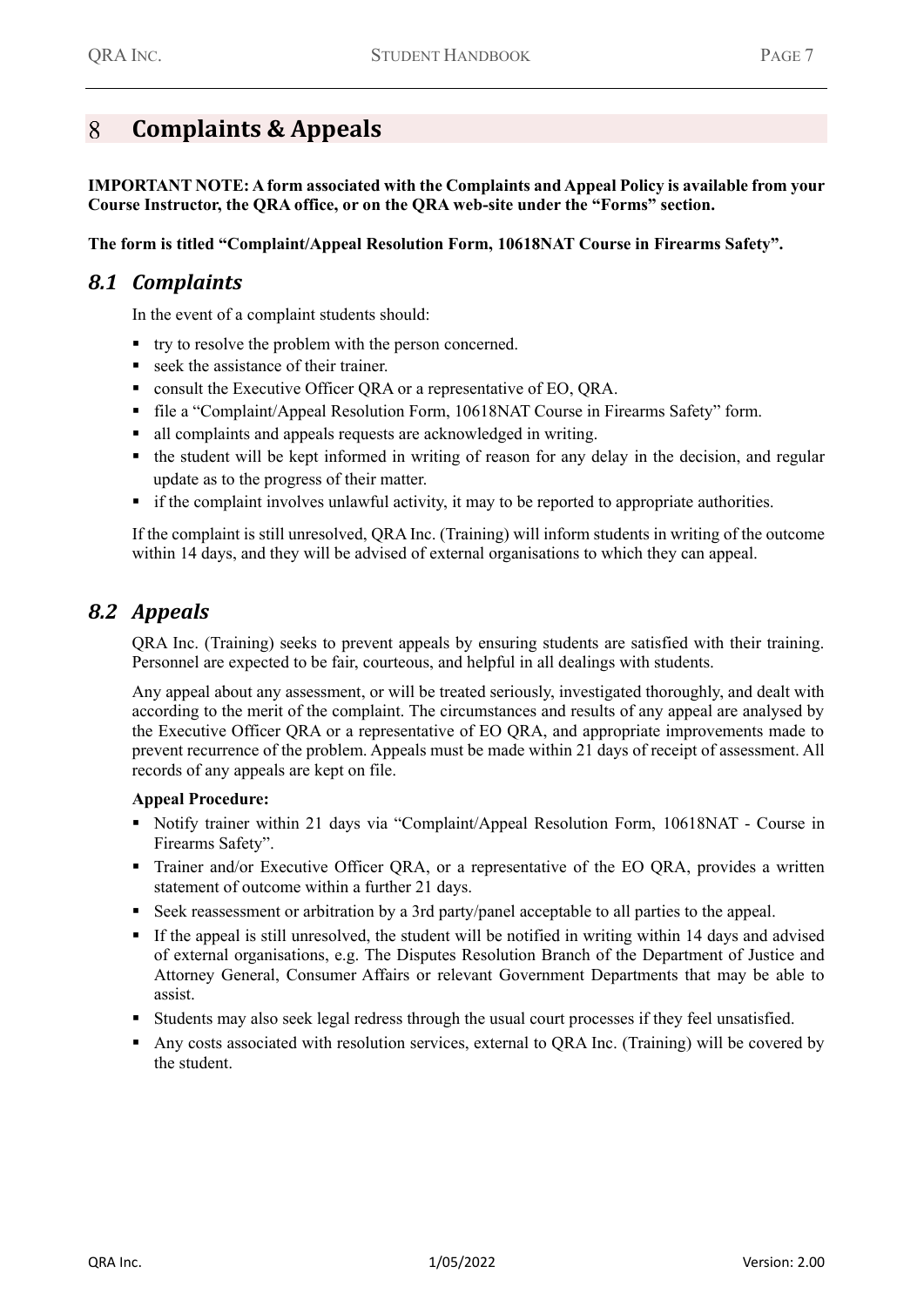#### <span id="page-10-0"></span> $\mathbf Q$ **Disciplinary Procedures**

### <span id="page-10-1"></span>*9.1 Discipline Policy*

Students, at all times, must maintain appropriate behaviour and follow QRA Inc. (Training) rules. Penalties for breaches of rules or unsuitable or disruptive behaviour will be imposed depending on the nature and severity of the breach. In the case of minor breaches, a warning will be given, and penalties imposed for subsequent breaches. In the case of major or repeated breaches, penalties may be imposed immediately, and the student may be requested to leave the course.

All disciplinary matters will be handled by the Executive Officer, QRA or a representative of the EO, QRA.

### <span id="page-10-2"></span>*9.2 Rules & Regulations*

The following apply to all persons, staff, and students:

- An individual's property is to be respected and not interfered with without prior consent. Look after your own possessions. QRA Inc. (Training) accepts no responsibility for personal property lost or stolen at training sessions.
- Nobody has the right to interfere with another's ability to learn through disruption of classes or harassment of any kind.
- No aggressive physical contact or verbal abuse is to occur between any persons.
- **Exercise 1** Smoking is not permitted at training facilities, unless designated by signs.
- Drinking alcohol is not permitted at training facilities.
- Eating or drinking is not permitted in any space other than the designated areas.
- Clothing and behaviour should be appropriate and not cause offence to anyone.
- Mobile phones are to be turned off during classes and in study areas.
- Any person who attends training under the influence of alcohol or any drug, will be refused entry to the course.
- Photos, and social media posts of activities during training are not permitted.

### <span id="page-10-3"></span>**Access and Equity**

### *10.1 Access and Equity Principles*

<span id="page-10-4"></span>QRA Inc. (Training) will meet the needs of individuals and the community through the implementation of access and equity principles to ensure the fair allocation of resources and the right to equality of opportunity without discrimination. QRA Inc. (Training) increases opportunities for people to participate in the vocational education and training system, and in associated decisions, which affect their lives.

QRA Inc. (Training) prohibits discrimination towards any group or individuals in any form, including:

- Gender
- Pregnancy
- Race, colour, nationality, ethnic or ethno-religious background
- Marital status
- Sexuality (male or female, actual or presumed)
- <span id="page-10-5"></span> $\blacksquare$  Age

### *10.2 Staff Responsibilities for Access and Equity*

QRA Inc. (Training) applies access and equity principles to all programs and provides timely information and suitable support to assist students to identify and achieve their desired outcomes.

Access and equity issues are considered during training product development, and in training delivery and assessment.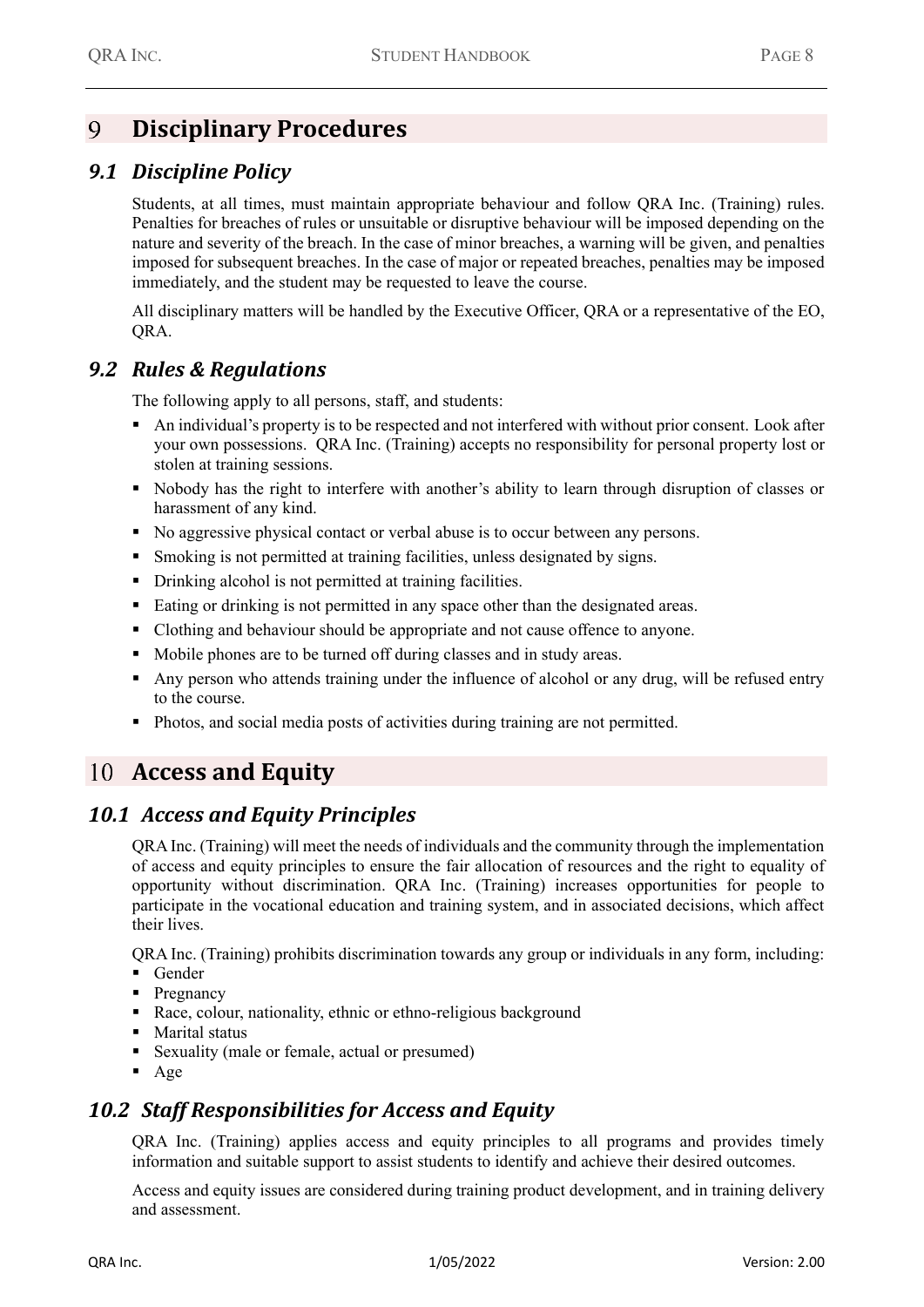### <span id="page-11-0"></span>**Recognition of Other Qualifications**

### *11.1 Recognition of Other Qualifications/ Credit Transfer*

<span id="page-11-1"></span>QRA Inc. (Training) recognises Australian Qualifications Framework qualifications and Statements of Attainment which are issued by any other Registered Training Organisations.

Students may be entitled to a credit transfer in the following circumstances:

- Completed units of competency from a relevant National Training Package.
- Approved units of competency from a National Training Product.
- Successful RPL application.

### <span id="page-11-2"></span>12 **Recognition of Prior Learning (RPL)**

#### *12.1 Recognised Prior Learning (RPL)*

<span id="page-11-3"></span>Learners who have completed appropriate training or who through prior learning and experience have gained the required skills/competencies stipulated for the modules of the course may be granted credit upon substantiation of that claim. Students may make an application on request.

QRA Inc. (Training) advises applicants of RPL opportunities and procedures on enrolment. The performance criteria of the course module sets the RPL benchmarks.

Evidence for credit of prior learning may include:

- evidence of current competence.
- performance, demonstration, or skills test.
- workplace or other pertinent observation.
- oral presentation.
- portfolio, logbook, task book, projects, or assignments.
- written presentation.

There are a number of stages in an RPL claim.

- 1. Information stage.
- 2. Initial support & counselling stage.
- 3. Application stage.
- 4. Assessment stage.
- 5. Post-assessment guidance stage.
- 6. Certification stage.
- 7. A candidate may appeal an unsuccessful claim. (See *Complaints*.)

RPL is managed by qualified staff. A candidate may receive recognition for all competencies required for the course module or recognition of high standing. High standing recognition indicates that some but not all competencies for the course module have been attained. The benchmarks for RPL are the training outcomes of the module.

Evidence considered for assessment is the Application Form plus a wide range of supporting evidence. Initial assessments are conducted with candidates self-assessing against the training outcomes of the modules. Assessments are evaluated by the Executive Officer QRA, or a representative of EO QRA, or a panel consisting of a course/subject expert and the Executive Officer QRA or a representative of EO QRA.

If further evidence is required, this is negotiated with the candidate. The process may take any practical form consistent with the assessment criteria for the claimed competencies and the principles of validity, reliability, fairness and flexibility. It may include a further interview, written assignment, workplace assessment or collection of other material. Assessment must be conducted by a qualified assessor.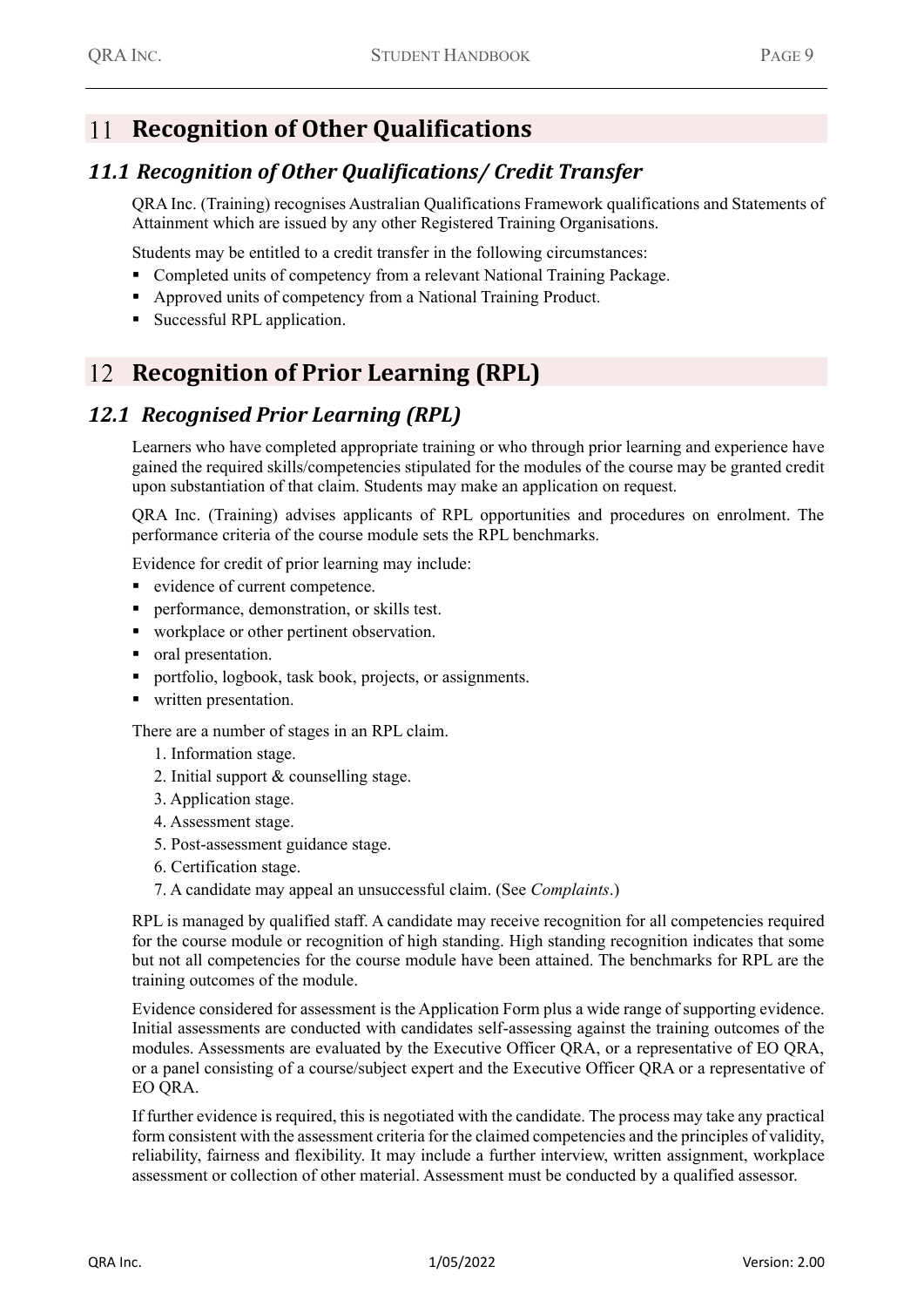The RPL applicant is advised promptly of the RPL outcome. If the application is not successful, the reasons are given, and unsuccessful applicants are advised of the appeal mechanisms. "Top up" training options prior to a second assessment will be suggested. "Competent" is recorded on the student's record if recognition is granted.

### <span id="page-12-0"></span>**Human and Physical Resources**

#### *13.1 Human Resources*

<span id="page-12-1"></span>QRA Inc. (Training) is committed to a high standard of training through high quality trainers with:

- a thorough knowledge of their subjects through formal study and practical on-the-job training.
- extensive experience in their field; and
- **•** appropriate qualifications in training and assessment.
- a current Old Firearms licence (A-B minimum).
- qualification as a Range Officer (NRAA approved).
- a current "Working with Children" Blue Card.
- a current First Aid Certificate.
- appropriate direct supervision from the Chief Instructor.

Trainers keep current with industry developments through participation in industry training programs. In addition, they participate in an ongoing basis in training to enhance their training and assessment skills.

### <span id="page-12-2"></span>*13.2 Physical Resources*

Students have access to or provision of necessary facilities/materials/equipment.

These include:

- 1. Training Room Facilities:
	- adequate ventilation, heating/cooling to maintain a temperature at which people can work for sustained periods.
	- provision of comfortable chairs, designed for use over a sustained period.
	- adequate lighting for normal viewing, writing, and reading but avoidance of glare, brightness and competing visual stimuli.
	- tables that are suitable for writing and which do not cramp students for space.
	- clear sight and hearing from all points and to the point of presentation.
	- audio visual equipment that is not intrusive.
	- strategically placed power points.
	- clearly accessible amenities such as toilets and drink stations.
	- telephones placed away from training rooms.
	- rooms located away from external noise of any kind likely to disturb proceedings.
	- **•** pleasing overall aesthetics; and
	- shape and size of the room(s) and the type of furniture conducive to varied layouts.
- 2. Approved Firing Range or suitable facility, with relevant written permission if required.
- 3. Reference materials and equipment.
- 4. Refreshment facilities.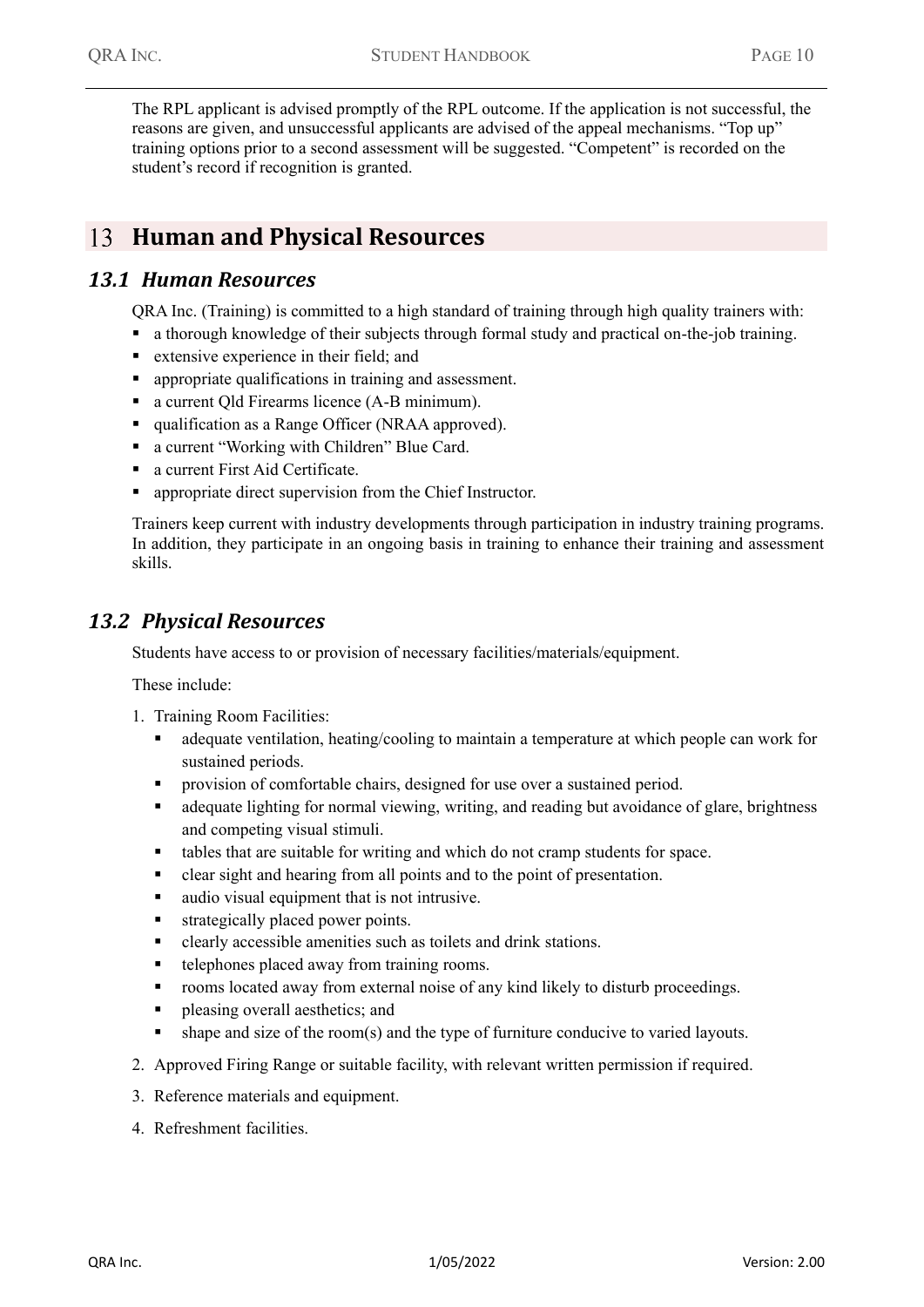### <span id="page-13-0"></span>**Procedure for Issuing "Statement of Attainment"**

### *14.1 Issuing Statement of Attainment*

<span id="page-13-1"></span>The student will be issued with a Statement of Attainment for units of competency successfully completed. The Statement will be issued within 30 days, provided that: all tasks have been completed and assessed as competent by the Executive Officer, QRA, or a representative of the EO, QRA; and the student's USI number has been verified; and all fees have been paid.

When a student has completed their course and a "Statement of Attainment" has been issued, the student's file is archived. A reference is made of the student name and details in the archive filing register.

A "Statement of Attainment" is valid for a period of 12 months from the date the course was completed, for the purpose of the appropriate firearms licence application. Refer to: *Weapons Act 1990 (Qld) s 10A (2); Weapons and Other Legislation Amendment Act 2012.*

#### *14.2 Re-issue of Statement of Attainment*

<span id="page-13-2"></span>Replacement certificates, in the case of lost or accidentally destroyed originals, can be issued after confirmation of details. This only applies to current certificates, i.e., up to 12 months after initial issue date. (Refer to: *Weapons Act 1990 (Qld) s 10A (2); Weapons and Other Legislation Amendment Act 2012.)* A replacement certificate will indicate the original issue date and date of re-issue.

A fee is applicable for this service, as outlined in section [4.1.](#page-6-2)

### <span id="page-13-3"></span>**Legislation**

QRA Inc. (Training) identifies and complies with relevant State or Territory laws including Commonwealth or State legislation:

In particular, the major legislation is the *Queensland Weapons Act 1990, Weapons Act Amendments 2012, Weapons Regulations 2016* and *Weapons Categories Regulations 1997.*

Additionally, relevant legislation includes:

- Anti-Discrimination Act 1991
- Building Fire Safety Regulations 2008
- Criminal Code Act 1899
- Explosives Act 1999
- Explosives Regulation 2003
- Peace and Good Behaviour Act 1982
- Peace and Good Behaviour Regulation 2010
- Police Powers and Responsibilities Act 2000
- **•** Privacy Act 1988 and Amendments
- Work Health and Safety Act 2011
- Work Health and Safety Regulation 2011
- Working with Children (Risk Management and Screening) Act 2000
- Workers' Compensation and Rehabilitation Act 1998
- Student Identifiers Act 2014
- **Exercise Student Identifiers Regulations 2014**
- Relevant local council regulations (e.g. physical access, hours of operation).

The various acts are held on site and are accessible on the Internet at *[www.legislation.qld.gov.au](http://www.legislation.qld.gov.au/)* or at the Australian Legal Information Institute web site: *[www.austlii.edu.au](http://www.austlii.edu.au/)*. Staff and students should keep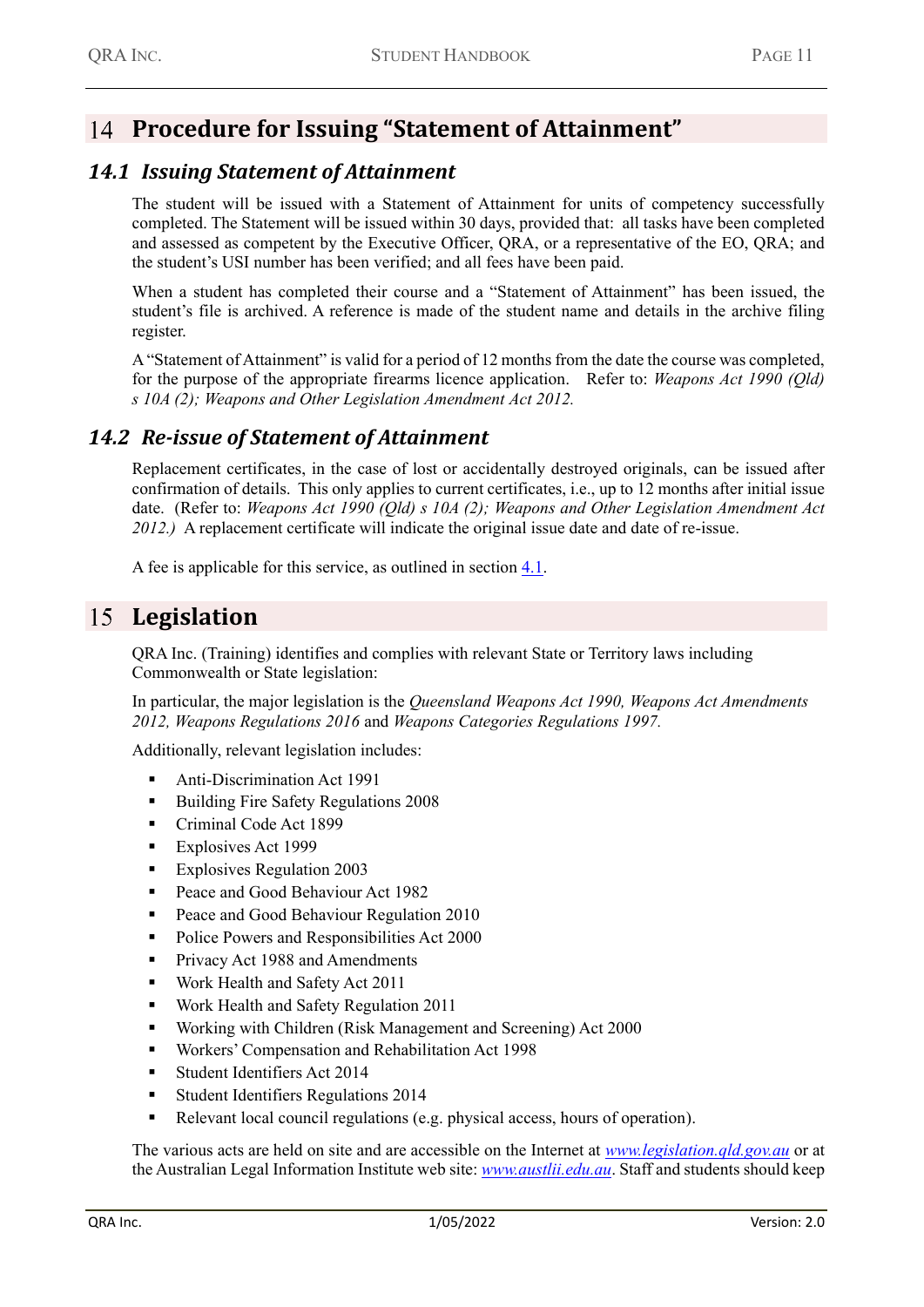aware of the above requirements through such means as orientation, staff and student meetings, handbooks, bulletins, and noticeboards.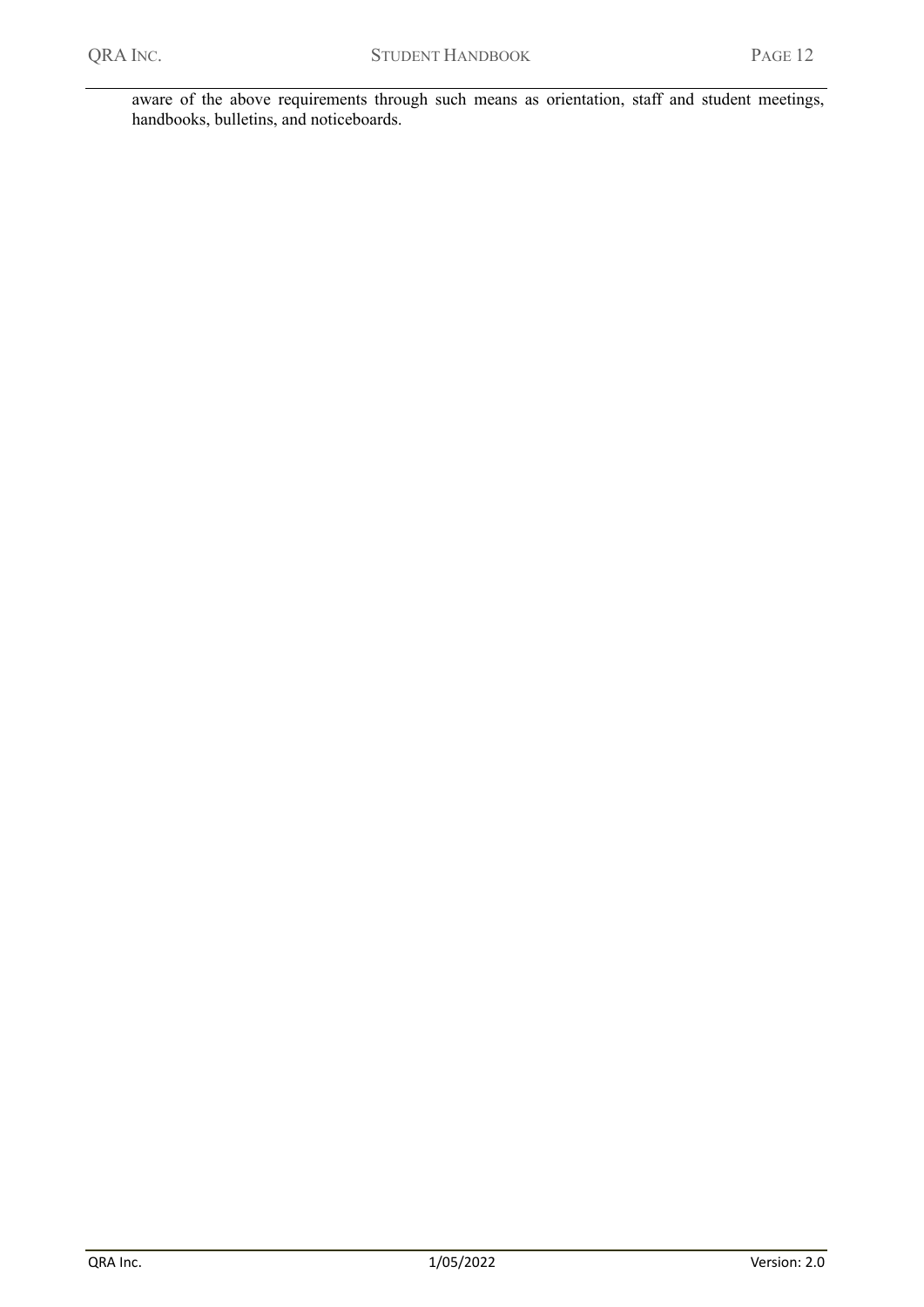### <span id="page-15-0"></span>16 Privacy Policy

QRA Inc. (Training) complies with the Privacy Act 1988 and its Amendments. Information collected on clients is used only for the purpose of delivery of our services. This information complies with AVETMISS requirements and USI verification requirements.

The information will not be released to a third party without the written consent of the client. Clients can request a copy of the information held about them by a written request to the Executive Officer QRA.

The USI (Unique Student Identifier) Website holds all student course information which they can access for all registered training courses they have completed since January 2015.

Access to this site is for students only and RTO's with express permission of a student.

#### **Use and disclosure of personal information**

Sensitive personal information will only be collected as required from students, is treated as confidential within QRA Inc. (Training) and is used for the purpose for which it was collected or for a related purpose. This includes:

- **•** providing the training services
- informing students about additional or upcoming courses available
- gathering feedback from students regarding training for QRA Inc. (Training)'s market analysis and course development.

QRA Inc. (Training) does not disclose sensitive personal information to other third parties without permission or instruction from the student unless required by Law to do so. If you wish to authorise a third party to access your records, please contact the Executive Officer QRA.

#### **Information about students from third parties**

QRA Inc. (Training) may need to source or verify information about students from a third party. Wherever possible this will be done with the student's authorisation, or if not possible, QRA Inc. (Training) will inform the student when such information is collected.

#### **Receiving marketing information**

With students' consent, QRA Inc. (Training) may provide them with information from time to time about new courses available to them.

Students' consent to this will be implied unless they notify QRA Inc. (Training) that they do not wish to receive this information. You may do this by advising the Executive Officer QRA that you do not wish to receive marketing information.

#### **Security of personal information**

In line with new technology, QRA Inc. (Training) continually improves the security of personal information collected. QRA Inc. (Training) takes all reasonable steps to protect the personal information of persons by:

- securing all files with personal information in locked cabinets
- only providing approved staff with access to personal information
- destroying information after the required retention period
- ensuring computer security at all times by the use of firewalls and up to date virus software
- password access to the computer system
- audits of the computer systems
- not releasing information to third parties without prior written authorisation.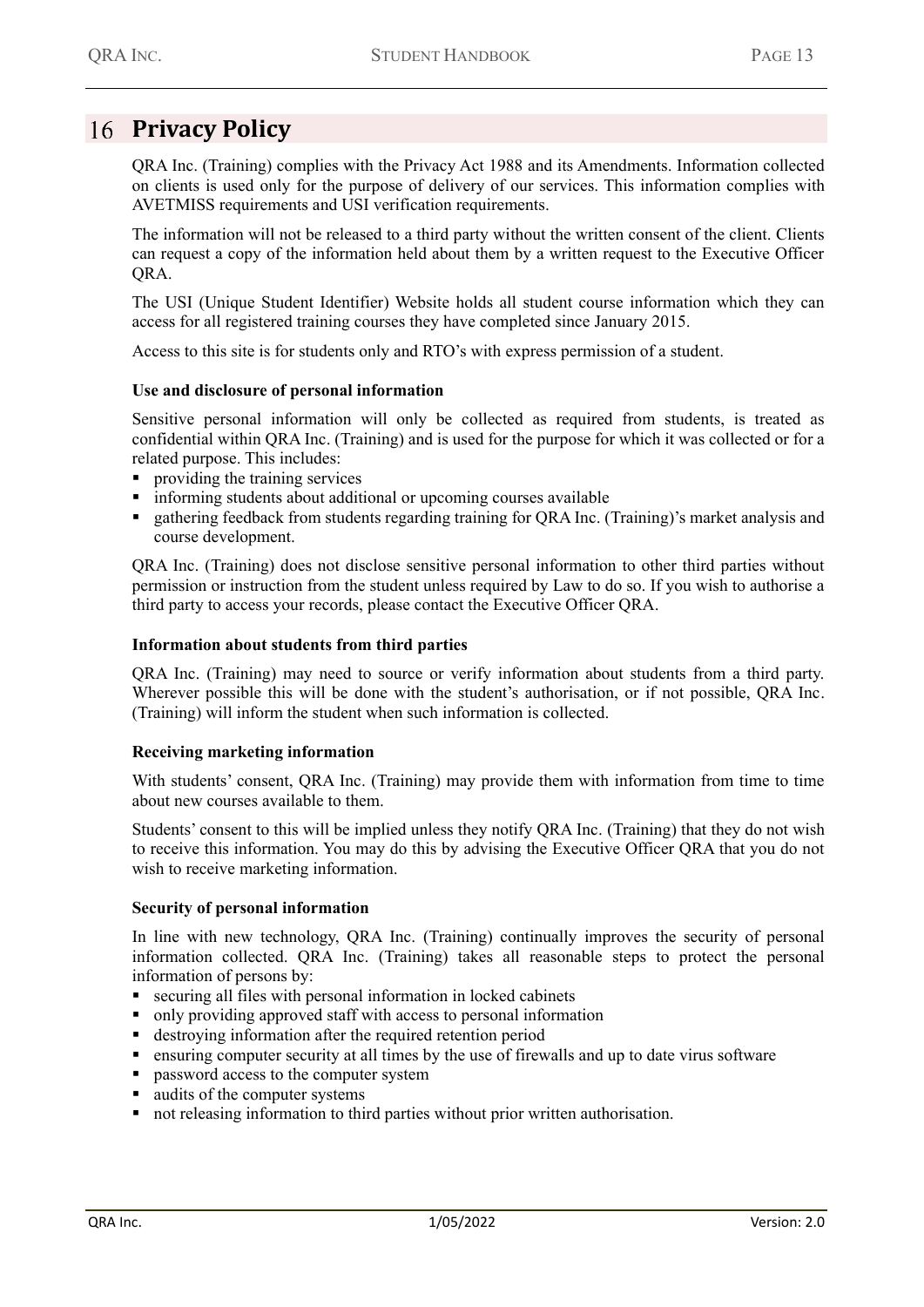#### **Rights to access information**

Under the Privacy Act, students have the right to access personal information held about them. If the information is incorrect, they have the right to require QRA Inc (Training) to amend the information.

To access this information students are required to contact the Executive Officer QRA and complete a request for access form. The Executive Officer QRA must verify the student's identity through either presentation of appropriate identification or answering a series of specific targeted questions. The request for access form must be signed by both the student and the Executive Officer QRA as an official record of the access and identity verification. There may be a waiting period of up to 7 days before access is granted.

#### **Further information**

To obtain further information about the Privacy Policy or access to personal information, please contact the Executive Officer QRA.

#### **Staff Confidentiality**

QRA Inc. (Training) complies with the Privacy Act 1988 and Amendment. Information collected on clients is only used for the purpose of delivery of our services. Staff must be aware of this Act and its requirements and must at all times ensure student information remains confidential.

#### **Student Information Requests**

The Executive Officer QRA is responsible for the processing of all requests for student information from students.

These requests require the completion of a request for access form and the verification of the students' identity through either sighting of appropriate photo ID or the correct answering of a checklist of questions derived from the student's personal details.

These questions include:

- Full Name
- Date of Birth
- Address (home)
- Phone Number (home and/or mobile)

The Executive Officer QRA and the student must both sign the request form as an official record of identification. The Executive Officer QRA may also, if deemed necessary, further ensure the student's identification through a signature comparison with their enrolment form.

The Executive Officer QRA, or a representative of EO QRA, is to notify the student when access is available. The Executive Officer QRA, or a representative of EO QRA, and the student must both again sign the form upon access as a record of such access. This form is then to be placed in the student's file for future reference.

#### **Third Party Information Requests**

No staff member is to release any information about students to any third party unless prior written authorisation is obtained from the student or disclosure is required by law.

#### *Authorised Third Parties:*

Students may nominate third parties they wish to access their records. This process is conducted by the Executive Officer QRA, or a representative of EO QRA, who ensures a third-party access form is completed and the security details for the third party obtained. These details will be entered the student's file (i.e. USI student consent form).

Any staff member who receives a request for information from a person claiming to be authorised must verify this authorisation and any related conditions through either a password or question list check prior to releasing any information.